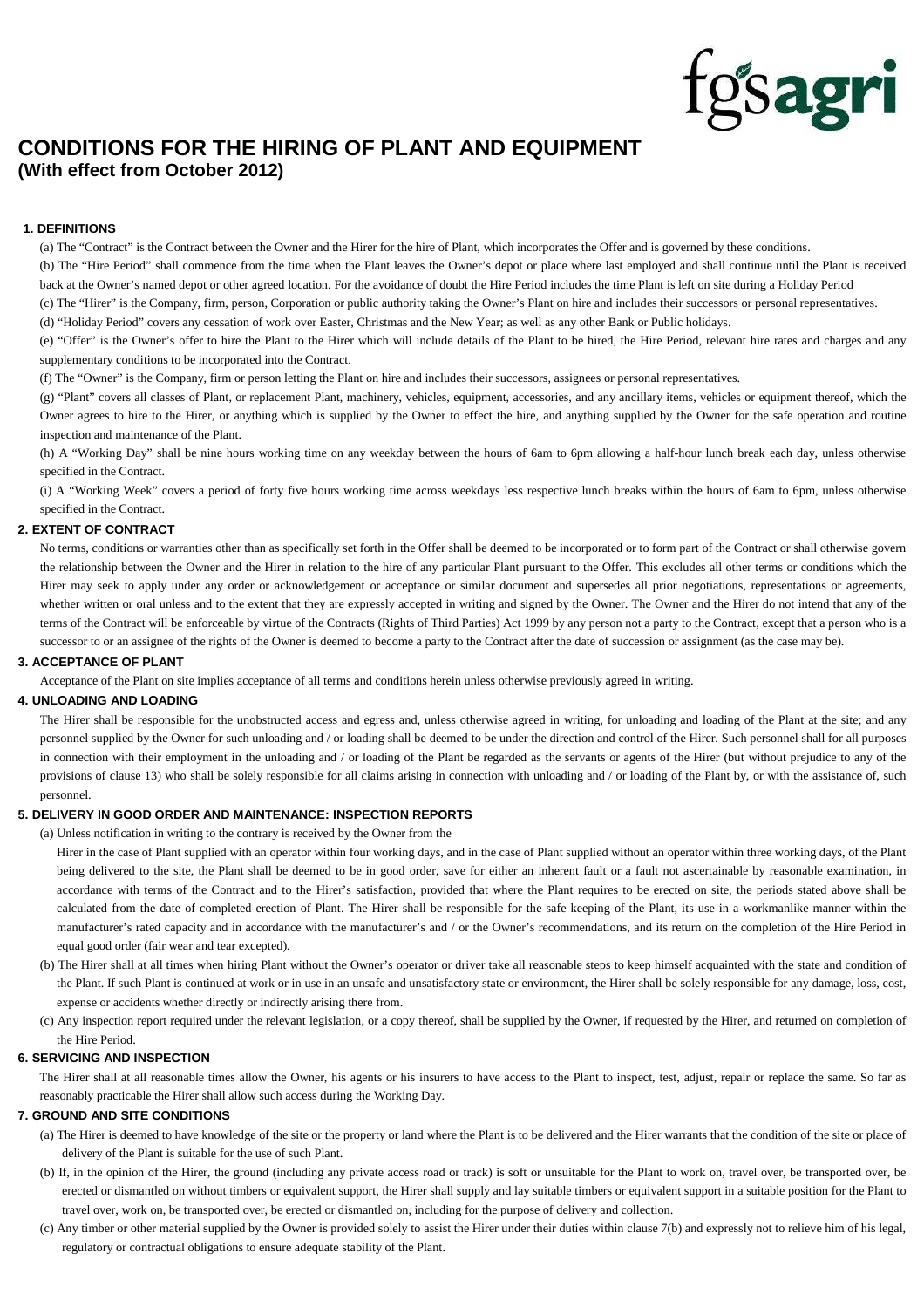(d) The Hirer is responsible for the protection of, and liable for any damage to, any underground, surface or above ground services and utilities including, but not limited to cables, ducts, water pipes and gas lines, and any pavements, bridges, tunnels and roadways on or adjacent to the site and the Hirer shall liaise as necessary and comply with all requirements of the relevant statutory authority or similar body.

#### **8. HANDLING OF PLANT**

- (a) When a driver or operator or any person is supplied by the Owner with the Plant, the Owner shall supply a person competent in operating the Plant or for such purpose for which the person is supplied and such person shall be under the direction and control of the Hirer. Such drivers or operators or persons shall for all purposes in connection with their employment in the working of the Plant be regarded as the servants or agents of the Hirer (but without prejudice to any of the provisions of clause 13) and the Hirer shall be solely responsible for all claims arising in connection with the operation of the Plant by the said drivers / operators / persons.
- (b) The Hirer shall not allow any other person to operate such Plant without the Owner's prior written consent.
- (c) Such drivers or operators or persons shall not operate any other plant or machinery or undertake work other than that for which they are supplied by the Owner unless previously agreed in writing between the Owner and the Hirer.

# **9. BREAKDOWN, REPAIRS AND ADJUSTMENT**

- (a) Any breakdown or the unsatisfactory working of or damage to any part of the Plant must be notified immediately to the Owner, and confirmed in writing. Any claim for breakdown time will only be considered from the time and date at which written notification is received and acknowledged by the Owner.
- (b) Full allowance for the hire charges set out in the Offer will be made to the Hirer for any stoppage due to breakdown of the Plant caused by the development of either an inherent fault or a fault not ascertainable by reasonable examination or fair wear and tear and for all stoppages for normal running repairs in accordance with the terms of the Contract.
- (c) The Hirer shall not (except for the changing of any tyre and repair of punctures), repair, modify or alter the Plant without the prior written permission of the Owner. The changing of any tyre and repair of punctures are however the responsibility of the Hirer who should arrange for them to be changed / repaired. The Hirer is responsible for all costs incurred in the changing or replacement of any tyre (which must be of an equivalent specification) as approved by the Owner and for the repair of any puncture.
- (d) The Hirer shall be responsible for all expense involved arising from any breakdown, unsatisfactory working of or damage to any part of the Plant due to the Hirer's negligence, misdirection or misuse of the Plant, whether by the Hirer or his servants, and for the payment of hire at the idle time rate as defined in clause 25, during the period the Plant is necessarily idle due to such breakdown, unsatisfactory working or damage. The Hirer is responsible for the cost of spares and / or repairs due to theft, loss or vandalism of the Plant. The Owner will be responsible for the cost of repairs, inclusive of the cost of spares, to the Plant involved in breakdown from all other causes.

# **10. OTHER STOPPAGES**

No claims will be admitted (other than those allowed for under "Breakdown" (clause 9) or for "Idle Time" (clause 25), as herein provided), for stoppages through causes outside the Owner's control, including but not limited to bad weather and / or ground conditions nor shall the Owner be responsible for the cost or expense of recovering any Plant from soft or unsuitable ground, or a hazardous environment. For the avoidance of doubt, the Hirer shall be responsible for the cost and expense of recovering any Plant from soft or unsuitable ground or a hazardous environment.

#### **11. LOSS OF OTHER PLANT DUE TO BREAKDOWN**

Each item of Plant specified in the Contract is hired as a separate unit and the breakdown or stoppage of one or more units or vehicles (whether the property of the Owner or otherwise) through any cause whatsoever, shall not entitle the Hirer to compensation or allowance for the loss of working time by any other unit or units of Plant working in conjunction therewith, provided that where two or more items of Plant are expressly hired together as a unit, such items shall be deemed to be one unit for the purpose of breakdown.

# **12. LIMITATION OF LIABILITY**

Except for liability on the part of the Owner which is expressly provided for in the Contract (including these clauses):

- (a) the Owner shall have no liability or responsibility for any loss, or damage of whatever nature due to or arising through any cause beyond his reasonable control for Plant hired and operated by the Hirer or their subcontractors.
- (b) the Owner shall accept liability for damages and nuisance caused through the Owner supplied operative's negligence or default whilst engaged in operating Services for the Hirer. The Owner reserves the right to reasonably refuse working demands from the Hirer which would, directly or indirectly, result in circumstances whereby the Owner causes either damage or nuisance to the Hirer's property or the neighbours thereof. The Owners liability in respect of damages or nuisance caused by his operatives will be limited in entirety to £10m, save for damages for injury or death. Uninsured losses will be limited to the annual aggregate value of the contract.
- (c) whenever the Contract (including these clauses) provides that any allowance is to be made against hire charges, such allowance shall be the Hirer's sole and exclusive remedy in respect of the circumstances giving rise to the allowance, and such remedy shall be limited to the amount of hire charges which would otherwise be or become due if the allowance in question had not been made.
- (d) For the avoidance of doubt, nothing in these conditions limits or seeks to exclude the Owner's liability for claims of death or personal injury caused by the Owner's negligence, fraud or for any other liability for which it is not permitted to seek to limit or exclude by operation of law.

#### **13. HIRER'S RESPONSIBILITY FOR LOSS AND DAMAGE**

(a) For the avoidance of doubt it is hereby declared and agreed that nothing in this clause affects the operation of clauses 4, 5, 8 and 9 of these conditions.

- (b) For the duration of the Hire Period (which for the avoidance of doubt includes the time Plant is left on site during a Holiday Period) the Hirer shall, subject to the provisions referred to in sub paragraph (a) make good to the Owner all loss of or damage to the Plant from whatever cause the same may arise, fair wear and tear excepted, and except as provided in clause 9 herein, and shall also fully and completely indemnify the Owner and any personnel supplied by the Owner in respect of all claims by any person whatsoever for injury to person or property caused by or in connection with or arising out of the storage, transit, transport, unloading, loading or use of the Plant during the continuance of the Hire Period, and in connection therewith, whether arising under statute or common law. In the event of loss of or damage to the Plant, hire charges shall be continued at idle time rates as defined in clause 25 until the settlement has been agreed. Payment of the settlement must be made within 21 calendar days of the date of the agreement or idle time charges can be reinstated from the date of that agreement. Should idle time charges be re-instated, the agreed settlement figure remains payable in full.
- (c) Notwithstanding the above the Hirer shall not be responsible for damage, loss or injury:
	- (i) prior to delivery of any Plant to the site (or, where the site is not immediately adjacent to a highway maintainable at the public expense, prior to its leaving such highway) where the Plant is in transit by transport of the Owner or as otherwise arranged by the Owner,

(ii) during the erection and / or dismantling of any Plant where such Plant requires to be completely erected / dismantled on site, provided always that such erection / dismantling is under the exclusive control of the Owner or his agent,

(iii) after the Plant has been removed from the site and is in transit on a highway maintainable at the public expense (or where the site is not immediately adjacent to a highway maintainable at the public expense after it has joined such highway) to the Owner by transport of the Owner or as otherwise arranged by the Owner,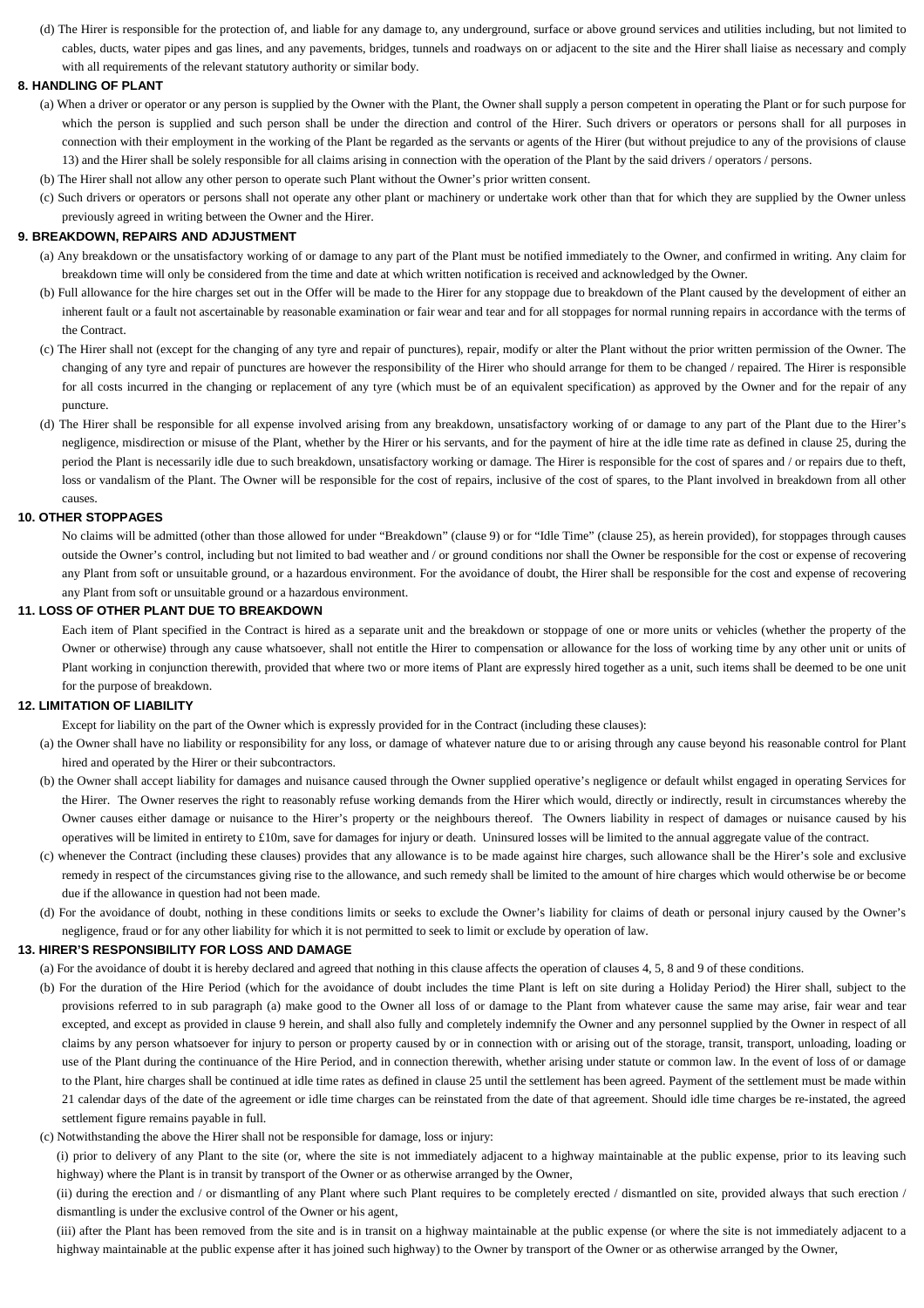(iv) where the Plant is travelling to or from a site on a highway maintainable at the public expense (or, where the site is not immediately adjacent to a highway maintainable at the public expense, prior to its leaving or after its joining such highway) under its own power with a driver supplied by the Owner.

#### **14. NOTICE OF ACCIDENTS**

If the Plant is involved in any accident resulting in injury to persons or damage to property, immediate notification must be given by the Hirer to the Owner by telephone and confirmed in writing to the Owner no later than 24 hours after such telephone notification. In relation to any claim in respect of which the Hirer is not bound to fully indemnify the Owner, no admission of liability, offer, promise of payment or indemnity shall be made by the Hirer without the Owner's prior written permission.

# **15. RE-HIRING ETC.**

Neither the Plant nor any part thereof shall be re-hired, sub-let, or lent to any third party without the prior written permission of the Owner.

## **16. CHANGE OF SITE**

The Plant shall not be moved from the site to which it was delivered or consigned without the prior written permission of the Owner.

## **17. RETURN OF PLANT FOR REPAIRS**

If during the Hire Period the Owner decides that urgent repairs to the Plant are necessary then he may arrange for such repairs to be carried out on site or at any location of his nomination. In the event that urgent repairs to the Plant are necessary the Owner shall be obliged to replace the Plant with similar Plant if available, the Owner (but without prejudice to any of the provisions of clauses 9 and / or 13) paying all transport charges involved. In the event of the Owner being unable to replace the Plant he shall be entitled to terminate the Contract forthwith (but without prejudice to any of the provisions of clauses 9 and / or 13) by giving written notice to the Hirer. If such termination occurs:

- (a) within three months from the commencement of the Hire Period, the Owner (but without prejudice to any of the provisions of clauses 9 and / or 13) shall pay all transport charges involved, or,
- (b) more than three months from the commencement of the Hire Period, the Owner (but without prejudice to any of the provisions of clauses 9 and / or 13) shall be liable only for the cost of reloading and return transport.

#### **18. BASIS OF CHARGING**

- (a) The Hirer shall render to the Owner for each Working Week an accurate statement of the number of hours the Plant has worked each day. When any personnel, operator or driver is supplied by the Owner, the Hirer shall sign their time record sheets. The signature of the Hirer's representative shall bind the Hirer to accept the hours shown on the time records sheets.
- (b) Full allowance will be made for breakdown periods resulting from mechanical or electrical faults or absence of driver or operator supplied by the Owner except where breakdown is due to acts or omissions of third parties and / or the Hirer's misuse, misdirection or negligence, subject however to the provisions of clause 8 of these conditions.
- (c) Breakdown time in respect of such periods shall be allowed for not more than the Working Day less the actual hours worked.

#### (d) Plant shall be hired out either:

(i) for a stated minimum number of hours per Working Day or per Working Week or,

(ii) without any qualification as to minimum hours. Odd days at the beginning and at the end of the Hire Period shall be charged pro rata.

- (e) Stoppages due to changing of tyres and repairs to punctures will be chargeable as working time up to a maximum of 2 hours for any one stoppage and any excess will be charged for at the appropriate idle time rates.
- (f) In the case of Plant which is required to be dismantled for the purpose of transportation, if the Owner agrees to a modification of the hire charge for the period required for assembling on site and dismantling upon completion of the Hire Period, such modification of the hire charge and the Hire Period for which it shall apply shall be stated in the Offer / Contract.

#### **19. PLANT HIRED ON A DAILY BASIS WITHOUT QUALIFICATION AS TO HOURS**

The full daily rate will be charged on a daily basis irrespective of the hours worked except in the case of breakdown for which the Owner is responsible, when the actual hours worked will be charged pro rata of the average Working Day. No hire charge shall be made for Saturday and / or Sunday unless the Plant is actually worked.

#### **20. PLANT HIRED BY THE WEEK OR MONTH WITHOUT QUALIFICATION AS TO HOURS**

The weekly or monthly rate shall be charged irrespective of the number of hours worked, except in the case of breakdown for which the Owner is responsible when an allowance pro rata of the agreed weekly rate or pro rata of the agreed monthly rate will be made for each full Working Day broken down calculated to the nearest half Working Day.

# **21. PLANT HIRED BY THE WEEK OR THE HOUR FOR A MINIMUM OF 45 HOURS PER WEEK**

The full hire for the minimum period in the Contract will be charged and an additional pro rata charge will be made for hours worked in excess of such minimum period. Allowance will be made for breakdowns up to 8 hours except on Fridays when the allowance will be up to 7 hours providing always that where the actual hours worked are in excess of the minimum period less breakdown time, the actual hours worked shall be chargeable. Idle time for this purpose shall be treated as actual working time. The minimum Working Week of 39 hours shall be reduced by 8 hours Monday to Thursday and 7 hours Friday for each Holiday Period occurring in such Working Week, provided that the Plant is not in use during such Holiday Period.

## **22. "ALL-IN" RATES**

Where "All-In" rates are charged by agreement the minimum period shall be as defined in the Contract and in accordance with the hire rates and terms contained therein, subject to the provisions of clause 26.

# **23. COMMENCEMENT AND TERMINATION OF CONTRACT (TRANSPORT OF PLANT)**

- (a) The Hire Period shall commence from the time when the Plant leaves the Owner's depot or place where last employed and shall continue until the Plant is received back at the Owner's named depot or other agreed location but an allowance shall be made of not more than one day's hire charge each way for travelling time. If the Plant is used on the day of travelling, full hire rates shall be paid for the period of use on that day. If more than one day is properly and unavoidably occupied in transporting the Plant, a hire charge at idle time rates shall be payable for such extra time, provided that where Plant is hired for a total period of less than one Working Week, the full hire rate shall be paid from the date of despatch to the date of return to the Owner's named depot or other agreed location.
- (b) If the Plant is not made available for collection as agreed between the parties, such Plant shall be deemed with immediate effect to be placed back on hire. The Hirer shall be responsible for the safekeeping of the Plant in accordance with clause 13, and for all the reasonable costs and expenses incurred by the Owner in seeking to collect such Plant.
- (c) Upon the completion of the Hire Period, the Hirer shall clean and where necessary, decontaminate the Plant. All fuel and contaminates will be removed from bunds, storage tanks and bowsers. The Hirer shall be liable for any costs, liabilities and expenses incurred by the Owner should the Hirer fail to comply with this clause.

# **24. HIRER'S LIABILITY DURING THE NOTICE OF TERMINATION OF CONTRACT**

(a) Where the Hire Period is indeterminate or having been defined becomes indeterminate the Contract shall be terminable by seven days notice in writing given by either party to the other except in cases where the Plant has been lost or damaged. Notwithstanding that the Owner may have agreed to accept less than 7 days notice of termination, the Hirer's obligations under clause 13 shall continue until the Plant is returned to the Owner in accordance with clause 31 or until the Owner has collected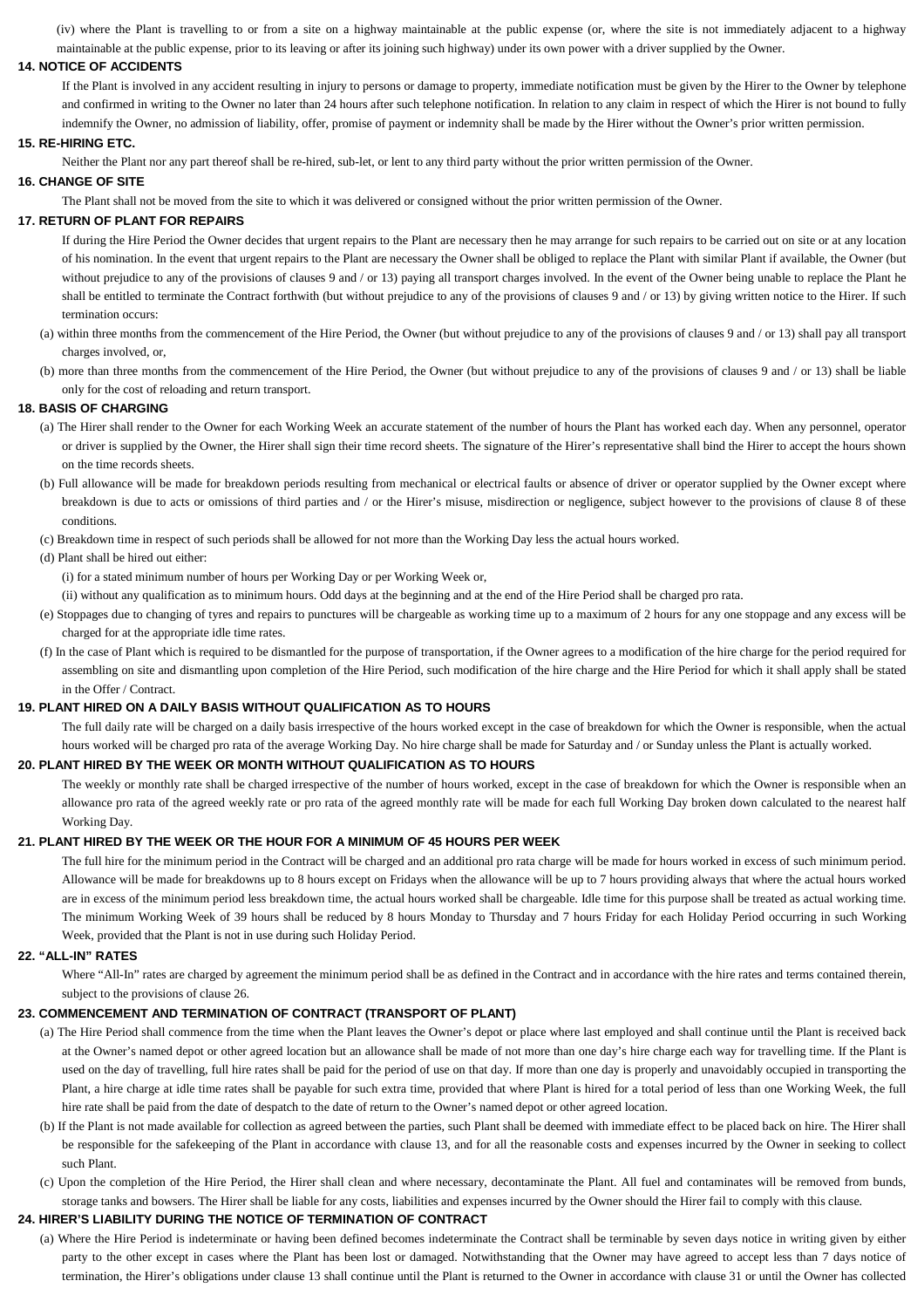the Plant within the 7 days following the acceptance of short notice. Oral notice given by the Hirer to the Owner's driver or operator shall not be deemed to constitute compliance with the provisions of this clause.

- (b) Without prejudice to clause 24(a), should the Hirer fail to make the Plant available for collection by the Owner before the end of the 7 day notice, the Hirer's obligations under clause 13 shall continue for a further 3 days or until such time as the Plant is made available for collection and the Owner has collected the Plant. For the avoidance of doubt, where the Hirer gives a notice pursuant to clause 24(a) but subsequently and with the consent of the Owner, withdraws such notice, the obligations of clause 13 shall continue to apply and the requirements of clause 24 will apply to any later termination of the Contract.
- (c) If the Hirer terminates the Contract before the Hire Period commences, then the Hirer is liable for all reasonable costs and charges incurred by the Owner or to which the Owner is committed at the time of termination.

# **25. IDLE TIME**

When the Plant is prevented from working for a complete Working Week, the hire charges shall be two thirds of the hire rate or such other idle time rate as is agreed in writing by the Owner for the period during which the Plant is not in use. If the Plant works for any time during the Working Day then the whole of that Working Day shall be charged as working time. In any case no period less than one Working Day shall be reckoned as idle time save for as provided for in clause 18(e). Where an "All-In" rate is charged, idle time is calculated on the machine element only. Full rate will be charged for the operator.

#### **26. WAGES AND OTHER CHARGEABLE ITEMS RELATING TO DRIVERS AND OPERATORS OF PLANT**

All chargeable items shall be paid by the Hirer at the rates set out in the Contract save that any subsequent increases before and / or during the Hire Period arising from awards under any wage agreements and / or from increases in the Owner's statutory contribution shall be charged as additions at cost by the Owner and shall be admitted and paid by the Hirer.

# **27. TRAVELLING TIME AND FARES**

Travelling time, fares and similar expenses for drivers, operators and any person supplied by the Owner, incurred at the beginning and end of the Hire Period and where appropriate return fare of the driver, operator and any person supplied by the Owner to his home will be chargeable at cost. No charge shall be made by the Owner for any such expenses incurred by other employees of the Owner for the purpose of servicing, repair or maintenance of Plant, unless necessitated by the Hirer's negligence, misdirection or misuse of the Plant.

# **28. FUEL, OIL AND GREASE**

Fuel, oil and grease shall, when supplied by the Owner, be charged at net cost or an agreed estimate of net cost, and when supplied by the Hirer, shall be of a grade or type specified by the Owner. The Hirer shall be solely responsible for all damages, losses, costs and expenses incurred by the Owner if the Hirer uses the wrong fuel, oil or grease.

#### **29. SHARPENING OF DRILLS/STEELS ETC.**

The cost of re-sharpening or replacement of drill bits, blades and other ancillary items shall be borne by the Hirer.

#### **30. OWNER'S NAME PLATES**

The Hirer shall not remove, deface or cover up the Owner's name plate or mark on the Plant indicating that it is his property, without the prior written permission of the Owner.

#### **31. TRANSPORT**

The Hirer shall pay the cost of and if required by the Owner, arrange transport of, the Plant from the Owner's depot or other agreed location to the site and return to the Owner's named depot or other agreed location on completion of the Hire Period.

#### **32. GOVERNMENT REGULATIONS**

(a) The Hirer will be responsible for compliance with relevant regulations issued by the Government or Local Authorities, including regulations under the Environmental Acts, Factories Acts, Health and Safety at Work, etc. Act and observance of the Road Traffic Acts should they apply, including the cost of road fund licences and any insurances made necessary thereby, save that if and during such time as the Plant is travelling, whether for full or part journey from Owner to site and site to Owner under its own power with a driver supplied by the Owner, the Owner and not the Hirer shall be responsible as aforesaid.

(b) The Hirer shall indemnify the Owner against any charges or fines that the Owner may become liable for as a result of the operation of the Plant during the Hire Period.

## **33. PROTECTION OF OWNER'S RIGHTS**

- (a) The Hirer shall not re-hire, sell, mortgage, charge, pledge, part with possession of or otherwise deal with the Plant except as provided under clause 15 and shall protect the same against distress, execution or seizure and shall indemnify the Owner against all losses, damage, costs, charges and expenses arising as a direct result of any failure to observe and perform this condition except in the event of Government requisition.
- (b) The Owner may terminate the Contract forthwith by written notice to the Hirer if one or more of the following events occur:
	- (i) The Hirer defaults in punctual payment of any sum due to the Owner for hire of Plant or other charges payable pursuant to these conditions;
	- (ii) The Hirer fails to observe and perform the terms and conditions of the Contract;
	- (iii) The Hirer suffers, or the Owner reasonably believes that the Hirer shall suffer, any distress or execution to be levied against him;

(iv) The Hirer makes or proposes to make any arrangement with his creditors or becomes insolvent within the meaning of Section 113 of the Housing Grants, Construction and Regeneration Act 1996 or any amendment or re-enactment thereof for the time being in force; or

(v) The Hirer does or causes to be done or permit or suffer any act or thing whereby the Owner's rights in the Plant may be prejudiced or put into jeopardy.

- (c) In the event of termination under sub-paragraph (b) above:
	- (i) The Hirer must give the Owner or his agents, immediate unobstructed access to recover the Plant.

(ii) The Owner shall be entitled to claim the hire charges outstanding as at the date of termination of the hire under this clause and return transport charges under clause 31.

(d) The rights under sub-paragraph (b) and (c) above:

(i) May be exercised notwithstanding that the Owner may have waived some previous default or matter of the same or a like nature.

(ii) Shall not affect the Owner's right to claim damages for breach of Contract or recover any sums due under the Contract as a debt.

(e) If the Hirer does not make payment of a sum by the final date on which payment is due to be made, the Owner has the right to suspend performance of its obligations under the Contract. The right to suspend may not be exercised without first giving to the Hirer at least 7 days notice in writing of the Owner's intention to suspend performance, stating the ground or grounds on which the Owner intends to suspend performance. The right to suspend performance will cease when the Hirer makes payment in full of the amount due.

# **34. CHANGES IN NORMAL WORKING WEEK**

The foregoing provisions have been framed upon the basis of the Hirer working a 5-day week of 45 hours; it is hereby agreed that in the event of: (a) there being any agreed change in the normal weekly hours in the industry in which the Hirer is engaged or,